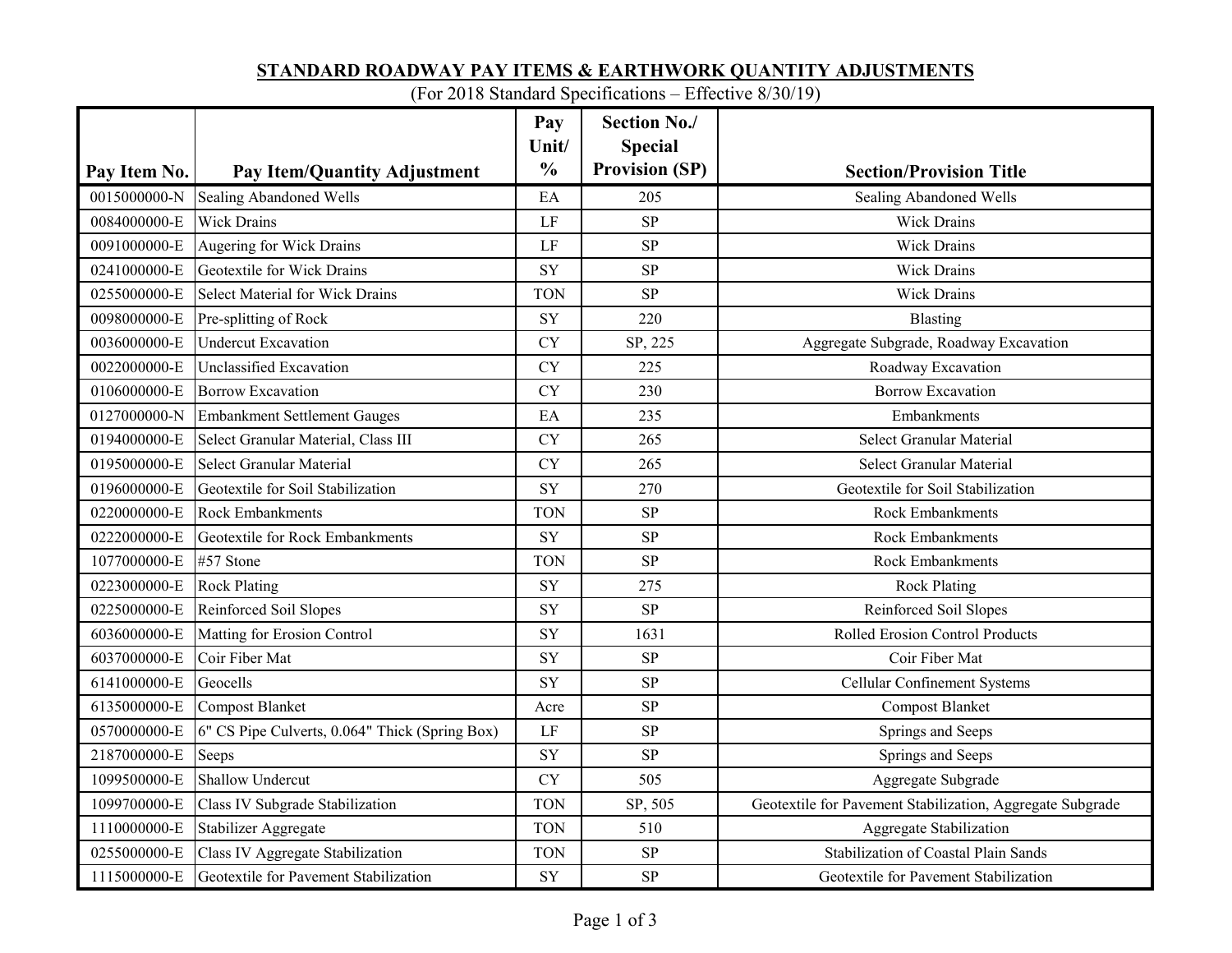#### **Pay Item No. Pay Item/Quantity Adjustment Pay Unit/ % Section No./ Special Provision (SP)** Section/Provision Title 2044000000-E 6" Perforated Subdrain Pipe LF B15 815 Subsurface Drainage 2143000000-E Blotting Sand Sand School School (School School School School School School School School School S 2484000000-E Horizontal Drains LF SP Horizontal Drains 2484000000-E Horizontal Drains Without Pipes LF LF SP SP Horizontal Drains 3628000000-E Rip Rap, Class I TON 876 Rip Rap 3635000000-E Rip Rap, Class II TON 876 Rip Rap 3642000000-E Rip Rap, Class A TON SP, 876 Rock Embankments, Rip Rap 3649000000-E Rip Rap, Class B TON SP, 876 Rock Embankments, Rip Rap 3656000000-E Geotextile for Drainage SY SY 876 Rip Rap 0000950000-E Slab Jacking at \_\_\_\_\_\_\_\_\_\_\_\_ SF SP Slab Jacking 0000980000-E Compaction Grouting Text CF SP SP Compaction Grouting CF CF Compaction Grouting 0000930000-E Grout Pipes and Compaction Compaction Grouting LF SP Compaction Grouting N/A Loss Due to Clearing & Grubbing CY 200 Clearing and Grubbing N/A Unclassified Excavation - Unsuitable Waste CY / % 225 Roadway Excavation N/A Unclassified Excavation - Acceptable Degradable<br>Rock Rock Roadway Excavation Reception Degradus CY / % 225 Roadway Excavation N/A Unclassified Excavation - Acceptable, but not to be used in top 3 ft of embankment or backfill  $CY / \%$  225 Roadway Excavation N/A Rock Swell Factor  $\begin{array}{ccc} \text{N/A} & \text{Rock Swell Factor} \\ \text{N/A} & \text{Rock Swell Factor} \end{array}$ N/A Shrinkage Factor 1996 | 235 | Embankments N/A Lime-Treated Soil 8. 1996 1997 10:00 10:00 10:00 10:00 10:00 10:00 10:00 10:00 10:00 10:00 10:00 10:00 10:00 10:00 10:00 10:00 10:00 10:00 10:00 10:00 10:00 10:00 10:00 10:00 10:00 10:00 10:00 10:00 10:00 10:00 10:00 1 N/A Soil-Cement Base 8 and 542 Soil-Cement Base 542 Soil-Cement Base

# **STANDARD ROADWAY PAY ITEMS & EARTHWORK QUANTITY ADJUSTMENTS**

(For 2018 Standard Specifications – Effective 8/30/19)